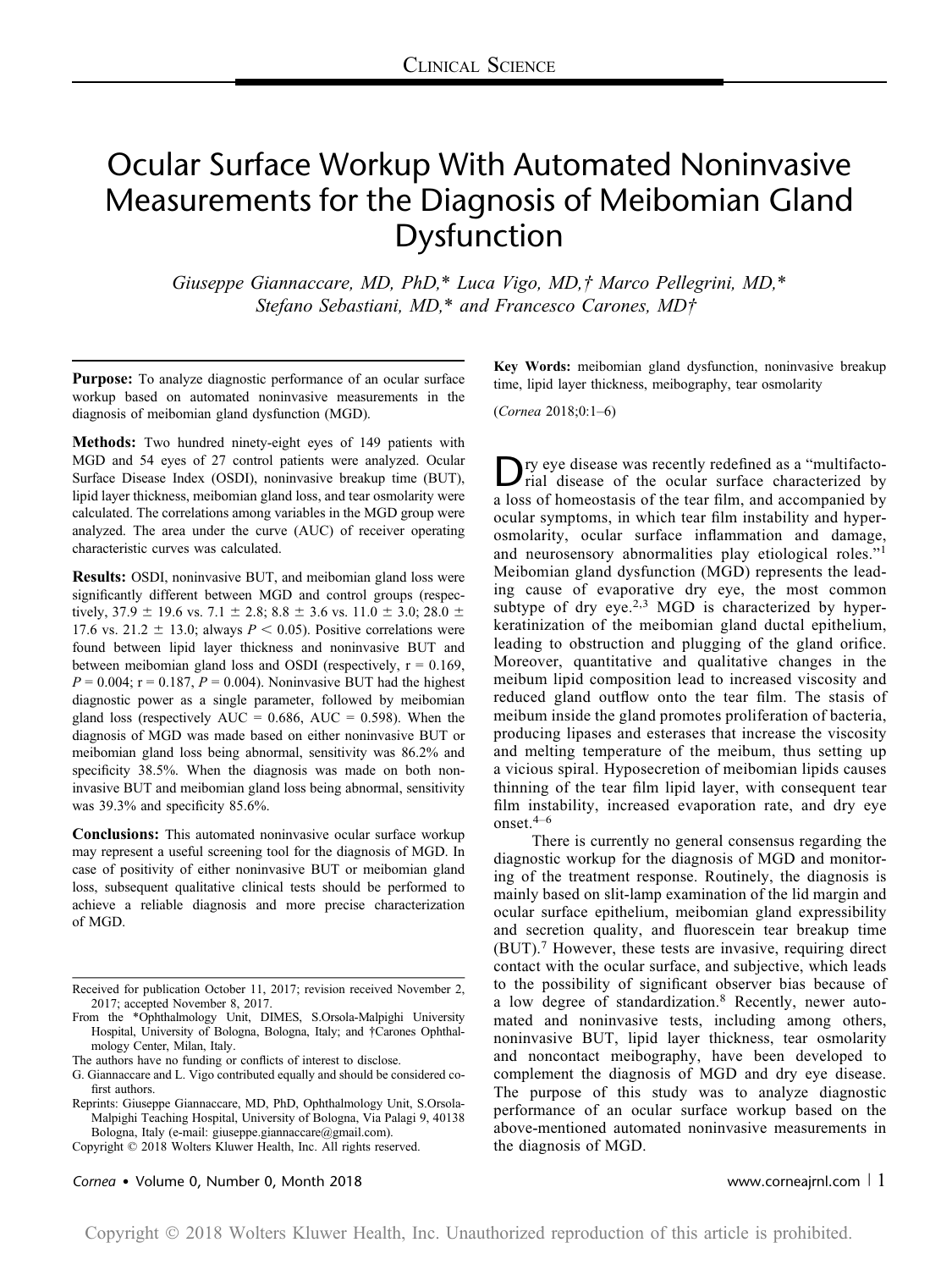## MATERIALS AND METHODS

## Study Population

This cross-sectional study was conducted at Carones Ophthalmology Center (Milan, Italy) between September 2016 and July 2017. The study was performed in accordance with the principles of the Declaration of Helsinki and was approved by the local institutional review board. Written informed consent was obtained from all subjects before the examination. Patients with ocular discomfort symptoms (OSDI  $\geq$  13) and at least one clinical sign of MGD (namely terminal duct obstruction, plugging of the meibomian glands, turbid secretions, inflammation and swelling of the eyelid margin, or poor meibum expression) were enrolled in the MGD group. Healthy sex and agematched patients acted as the control group. The exclusion criteria for both groups were age less than 18 years, concomitant presence of systemic uncontrolled disease, any active ocular surface disease other than MGD (including aqueous tear-deficient dry eye disease), and previous ocular trauma or surgery.

### Ocular Surface Workup

Before any examination, all patients completed the Ocular Surface Disease Index (OSDI) questionnaire to assess the severity of ocular surface symptoms. After slit-lamp examination, the following tests were performed in the following chronological order: noninvasive BUT, lipid layer thickness, tear osmolarity, and noncontact meibography of the lower eyelid.

The OSDI questionnaire consists of 12 questions regarding the presence and frequency of symptoms related to the ocular surface. The final scale ranges from 0 to 12 (no disability), to 13 to 22 (mild symptoms), to 23 to 32 (moderate symptoms), and to 33 to 100 (severe symptoms). The noninvasive BUT and lipid layer thickness were assessed by interferometry using the I.C.P. Tearscope (SBM Sistemi, Turin, Italy). Three measurements of the noninvasive BUT were recorded, and the median value was used for statistical analysis. The lipid layer thickness was graded from 0 to 5 based on the observed lipid layer patterns: absence of lipids (grade 0); open meshwork (grade 1); tight meshwork (grade 2); waves (grade 3); amorphous (grade 4); and color mixing



FIGURE 1. Boxplot analysis of noninvasive BUT, ocular surface disease index, meibomian gland loss, and tear osmolarity for both MGD and control groups.

### 2 <sup>|</sup> www.corneajrnl.com Copyright © 2018 Wolters Kluwer Health, Inc. All rights reserved.

Copyright 2018 Wolters Kluwer Health, Inc. Unauthorized reproduction of this article is prohibited.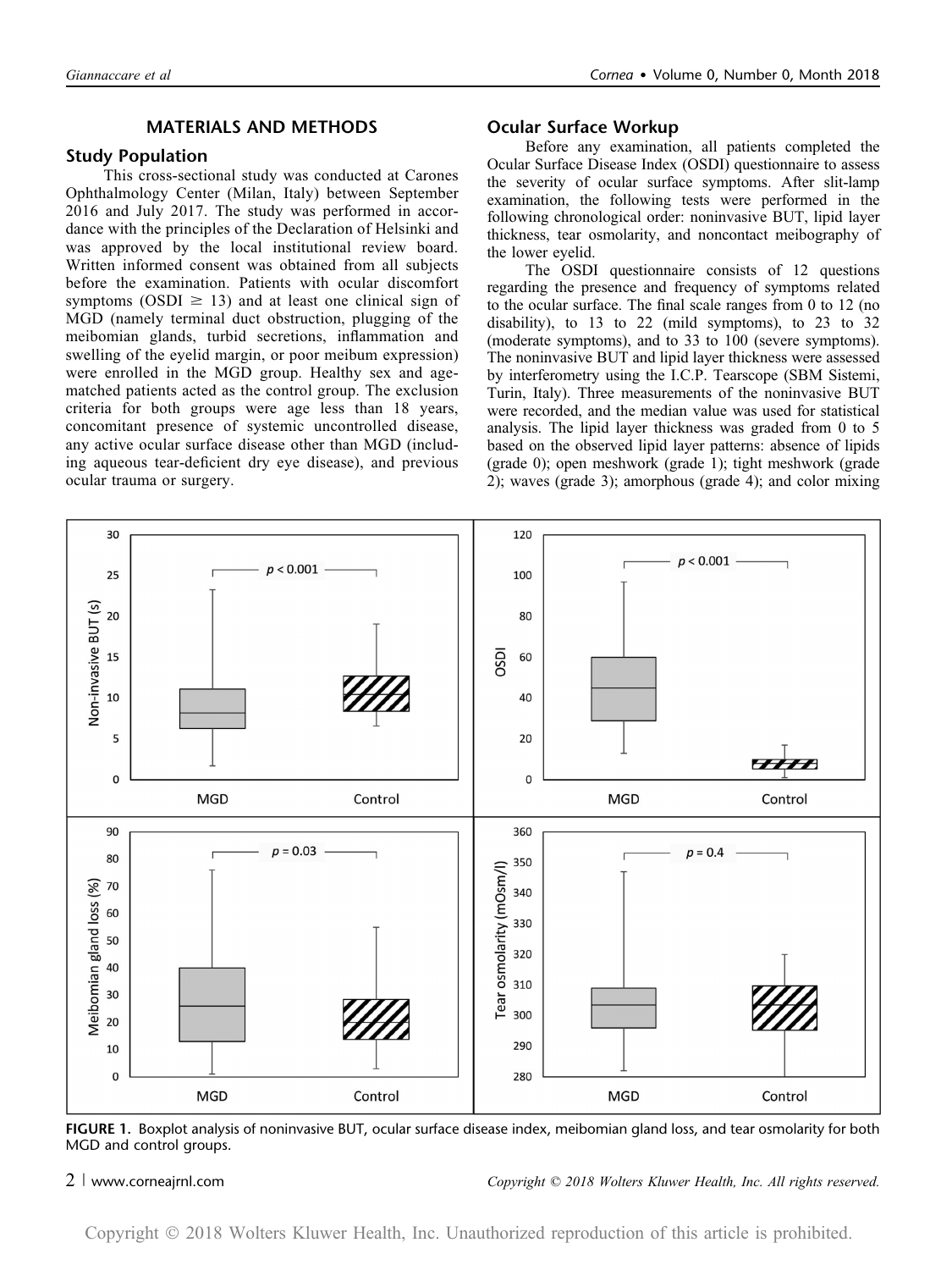|                       | <b>OSDI</b> | <b>Noninvasive BUT</b> | <b>Meibomian Gland Loss</b> | <b>Lipid Layer Thickness</b> | <b>Tear Osmolarity</b> |
|-----------------------|-------------|------------------------|-----------------------------|------------------------------|------------------------|
| <b>OSDI</b>           |             | 0.100                  | 0.187                       | 0.110                        | $-0.103$               |
| Noninvasive BUT       |             |                        | 0.070                       | 0.169                        | $-0.057$               |
| Meibomian gland loss  |             |                        |                             | $-0.041$                     | 0.053                  |
| Lipid layer thickness |             |                        |                             |                              | $-0.083$               |
| Tear osmolarity       |             |                        |                             |                              |                        |

(grade 5). Meibography was performed by capturing infrared images with the BG-4M noncontact meibography system (SBM Sistemi, Turin, Italy). Images were digitally analyzed using ImageJ software (National Institutes of Health; [http://](http://imagej.nih.gov/ij) [imagej.nih.gov/ij\)](http://imagej.nih.gov/ij), and meibomian gland loss was defined as the percentage of gland loss in relation to the total tarsal area of the lower eyelid. Tear osmolarity was tested using the TearLab Osmolarity System (TearLab Corporation, San Diego, CA), collecting a 50-nL tear sample from the inferior lateral tear meniscus.<sup>9</sup>

#### Statistical Analysis

Data analysis was performed using SPSS statistical software (SPSS Inc, Chicago, IL). Values were expressed as mean  $\pm$  SD. The Mann–Whitney U test was used to compare OSDI, noninvasive BUT, lipid layer thickness grade, meibomian gland loss, and tear osmolarity between both groups. The correlations among the parameters in the MGD group were calculated using Spearman correlation analysis. Venn diagrams were used to show how the measured parameters might contribute to the diagnosis of MGD. Receiver operating



FIGURE 2. ROC curves for noninvasive BUT, meibomian gland loss, lipid layer thickness, and tear osmolarity.

 $Copyright © 2018 Wolters Kluwer Health, Inc. All rights reserved.$  exerved. www.corneajrnl.com | 3

characteristic (ROC) curves with calculations of the area under the curve (AUC) were used to describe the accuracy of each parameter for differentiating patients with MGD from controls. Results were considered statistically significant for  $P < 0.05$ .

### RESULTS

A total of 352 eyes of 176 patients were included in the study. Of these, 149 patients were affected by MGD (105 women and 44 men; mean age  $53.4 \pm 15.5$  years), whereas 27 healthy patients acted as a control group (22 women and 5 men; mean age  $52.9 \pm 15.2$  years). There was no significant difference in the distribution of both age and sex between both groups. The median values and variability of the OSDI, noninvasive BUT, meibomian gland loss, and tear osmolarity in both groups are shown in Figure 1. The mean OSDI was significantly higher in the MGD group than in controls (respectively 37.9  $\pm$  19.6 vs. 7.1  $\pm$  2.8; P < 0.001). The noninvasive BUT was significantly shorter in the MGD group than in the control group (8.8  $\pm$  3.6 vs. 11.0  $\pm$  3.0;  $P < 0.001$ ), whereas meibomian gland loss was significantly higher in the MGD group than in the control group (28.0  $\pm$ 17.6 vs. 21.2  $\pm$  13.0; *P* = 0.029). There were no significant differences in both lipid layer thickness and tear osmolarity between the MGD group and control group (respectively,  $22.2 \pm 1.3$  vs.  $2.4 \pm 1.5$  and  $303.5 \pm 9.8$  vs.  $302.7 \pm 8.5$ ; always  $P > 0.05$ ).

| <b>TABLE 2.</b> Areas Under the ROC Curves (AUCs) With 95%       |
|------------------------------------------------------------------|
| Confidence Intervals (CIs), Sensitivity, and Specificity for the |
| Calculated Cutoff Values* of Each Parameter                      |

| <b>Characteristics</b>   |       | AUC 95% CI                | Cutoff        | Sensitivity,<br>$\frac{0}{0}$ | Specificity,<br>$\frac{0}{0}$ |
|--------------------------|-------|---------------------------|---------------|-------------------------------|-------------------------------|
| Noninvasive<br>BUT       |       | $0.686$ $0.635-$<br>0.734 | $\leq$ 96 s   | 65.8                          | 63.0                          |
| Meibomian<br>gland loss  | 0.598 | $0.544-$<br>0.651         | $>20\%$       | 59.7                          | 61.1                          |
| Lipid layer<br>thickness | 0.545 | $0.490 -$<br>0.599        | $\leq$ 2      | 57.7                          | 33.3                          |
| Tear osmolarity          |       | $0.555$ $0.500-$<br>0.609 | >303<br>mOsm/ | 49.3                          | 53.7                          |

\*Determined as the value whose corresponding point on the ROC curve was nearest to the coordinate (0,1).

Copyright 2018 Wolters Kluwer Health, Inc. Unauthorized reproduction of this article is prohibited.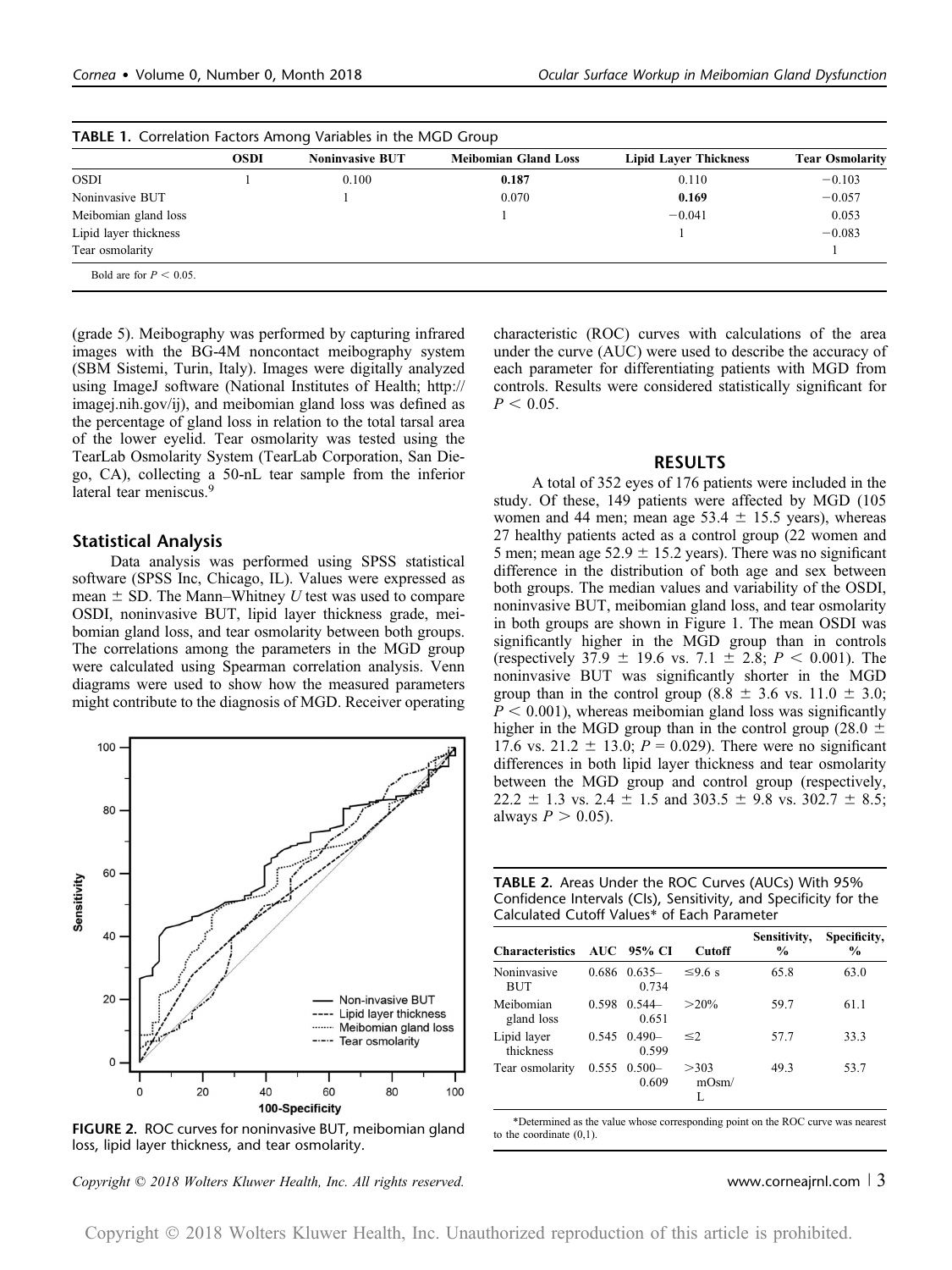The correlation analyses among the measured variables in the MGD group are summarized in Table 1. Positive correlations between lipid layer thickness and noninvasive BUT ( $r = 0.169$ ,  $P = 0.004$ ) and between meibomian gland loss and OSDI ( $r = 0.187$ ,  $P = 0.004$ ) were found.

The ROC curves of noninvasive BUT, lipid layer thickness, meibomian gland loss, and tear osmolarity are shown in Figure 2. The AUC values showed that noninvasive BUT had the highest diagnostic power as a single parameter, followed by meibomian gland loss, tear osmolarity, and lipid layer thickness (Table 2).

A Venn diagram analysis was performed to show how the 4 automated parameters might be able to differentiate patients with MGD from controls (Fig. 3). The cutoff value for each score was determined as the score whose corre-



FIGURE 3. Venn diagram analysis of both MGD and control groups. Cutoff values of noninvasive BUT, meibomian gland loss, lipid layer thickness, and tear osmolarity were determined from ROC curves.

sponding point on the ROC curve was nearest to the coordinate (0,1). Cutoff values considered abnormal were noninvasive BUT  $\leq$ 9.6 seconds, lipid layer thickness grade  $\leq$ 2, meibomian gland loss  $>$ 20%, and tear osmolarity  $>$ 303 mOsm/L. Noninvasive BUT showed a sensitivity of 65.8% and a specificity of 63.0%; meibomian gland loss showed a sensitivity of 59.7% and a specificity of 61.1%; the lipid layer thickness grade showed a sensitivity of 57.7% and a specificity of 33.3%; and tear osmolarity showed a sensitivity of 49.3% and a specificity of 53.7%.

The 2 parameters with the highest AUC (namely noninvasive BUT and meibomian gland loss) were combined in parallel, and the diagnostic accuracy was calculated. When the diagnosis of MGD was made based on either noninvasive BUT or meibomian gland loss being abnormal, the sensitivity was 86.2% and the specificity was 38.5%. When the diagnosis was made on both noninvasive BUT and meibomian gland loss being abnormal, the sensitivity was 39.3% and the specificity was 85.6%.

#### **DISCUSSION**

The accurate diagnosis and classification of dry eye are complicated by the heterogeneous nature of the disease and the variability of signs and symptoms.<sup>10</sup> Various diagnostic assessments have been proposed to qualitatively and quantitatively characterize the entire ocular surface system. However, to date, no universally accepted diagnostic workup for the diagnosis of MGD has been established. Several tests used routinely in daily practice require direct contact with the eye and/or the use of eye drops. The resulting alteration of the tear film volume and composition may not only influence the measured variable itself but also have disruptive effects on the results of subsequent tests. In addition, some tests require the clinician's judgment to reach a score and, therefore, are open to significant observer bias. Furthermore, measurements obtained using traditional tests are often affected by low values of repeatability and reproducibility.<sup>11</sup>

Recently, new automated noninvasive quantitative tests have been developed to overcome these drawbacks. They include, among others, tear film interferometry, noncontact meibography, and tear osmolarity. In particular, interferometry is a technique that studies the surface reflection pattern and dynamics of the lipid layer of the tear film, thus allowing the measurement of the tear film stability and the thickness of the lipid layer.<sup>12</sup> The measurement of BUT with a noninvasive technique eliminates the disturbance on the tear film caused by instillation of fluorescein dye.<sup>13</sup> Meibography allows in vivo observation of the meibomian gland morphology; the gland structural changes may be graded with different scoring systems.<sup>14,15</sup> In addition, new digital software allows automated calculation of the total meibomian gland area in the lower and upper eyelids.<sup>16</sup> Tear film osmolarity has been reported as the single best metric to diagnose and grade severity of dry eye.<sup>17</sup> However, some authors questioned its clinical utility because of the high variability of measurements and the lack of correlation with dry eye signs and symptoms.<sup>18</sup>

4 <sup>|</sup> www.corneajrnl.com Copyright © 2018 Wolters Kluwer Health, Inc. All rights reserved.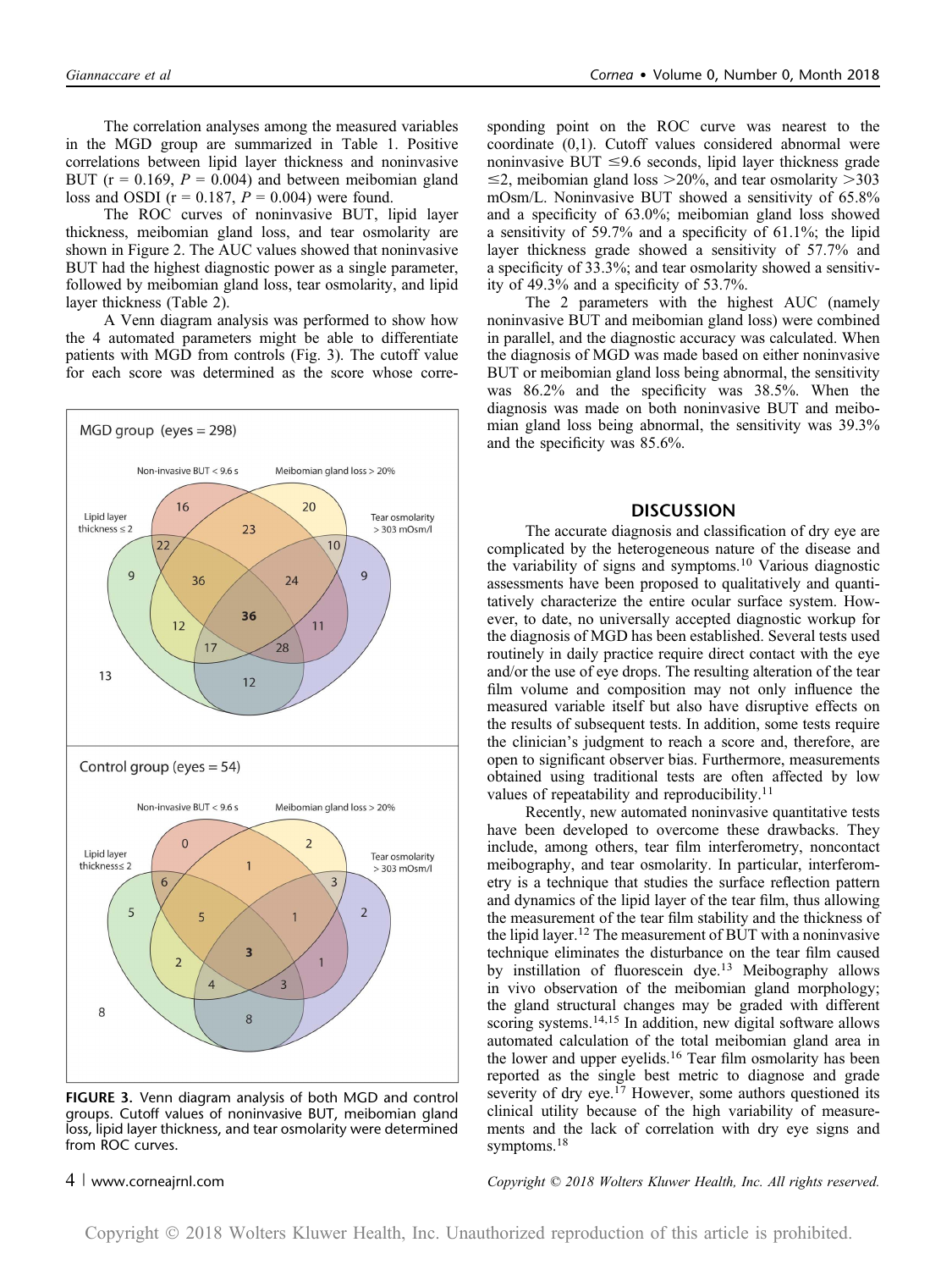In this study, we performed the diagnostic workup using automated noninvasive measurements of various ocular surface parameters in both patients with MGD and healthy controls. Noninvasive BUT was significantly shorter in the MGD group compared with the control group. This result is consistent with previous studies and confirms that MGD reduces the stability of the tear film.<sup>19,20</sup> The ROC analysis showed that the noninvasive BUT was the parameter with the highest AUC, indicating that it has the highest power to differentiate between MGD and control patients. No association between the noninvasive BUT and OSDI was found, in disagreement with other authors.<sup>18</sup> However, this finding is not surprising because it is well known that ocular surface symptoms have low and inconsistent correlations with clinical signs, including both fluorescein tear and noninvasive BUT.<sup>21</sup>

Meibomian gland loss was shown to be significantly higher in patients with MGD than in controls. Moreover, a significant correlation between meibomian gland loss and OSDI was found, in accordance with previous studies.<sup>10,20,22</sup> The ROC analysis indicated that the meibomian gland loss score was the second best parameter to differentiate patients with MGD from the normal population. Its high diagnostic accuracy and positive correlations with lid margin abnormalities and meibum quality and expressibility were previously demonstrated.<sup>19</sup>

Lipid layer thickness showed a significant correlation with noninvasive BUT but did not significantly differ between patients with MGD and controls. It should be also noted that lipid layer thickness showed inconsistent correlations with TBUT, ocular symptoms, and meibomian gland loss across different studies.<sup>10,23-26</sup> This finding may be related to several confounding factors potentially influencing its measure, such as the use of lipid-containing eye drops, the palpebral aperture, and the gaze position.<sup>26</sup>

Tear osmolarity did not significantly differ between patients with MGD and controls. Furthermore, it did not show any correlation with the other measured parameters. It was previously hypothesized that tear osmolarity may not be increased in patients with MGD because the disease alone may not be sufficient at overwhelming the homeostatic control in many patients.<sup>27</sup> However, previous studies showed that there was increased variability attributable to errors in repeated measurements in both patients with dry eye and those with MGD compared with control participants, thus making the clinical interpretation of its measurements unclear.18,28

In this study, the noninvasive BUT and meibomian gland loss resulted in the tests with the highest diagnostic power; by combining the 2 tests in parallel, MGD may be strongly suspected when 1 of these 2 tests is abnormal. However, it should be highlighted that these values are lower compared with the other traditional tests: for instance, Arita et al<sup>19</sup> reached the diagnosis with a sensitivity of 84.9% and a specificity of 96.7% using the combination of meibomian gland loss, lid margin abnormalities, and ocular symptoms. However, our automated ocular surface workup has several potential advantages: the techniques are noninvasive, not altering the volume or the properties of the tear film, and the results of subsequent tests; they are examiner independent and may be easily performed as a screening tool by trained nonophthalmologist medical personnel, and they are more objective than clinician-derived estimates, thus minimizing the risk of observer bias. In addition, the diagnostic power of the proposed workup could be further improved in clinical practice by incorporating the OSDI score, which is also a noninvasive measure that can be administered by nonophthalmologists.

In conclusion, the automated noninvasive ocular surface diagnostic workup used in this study may represent a promising diagnostic tool for MGD diagnosis. Although no single test has proved able to reach the diagnosis with sufficient accuracy, MGD may be strongly suspected when one between noninvasive BUT and meibography combined in parallel is abnormal. In case of positivity of either noninvasive BUT or meibomian gland loss, subsequent qualitative clinical tests should be performed to achieve a reliable diagnosis and more precise characterization of MGD.

#### REFERENCES

- 1. Craig JP, Nichols KK, Akpek EK, et al. TFOS DEWS II definition and classification report. Ocul Surf. 2017;15:276–283.
- 2. Miljanović B, Dana R, Sullivan DA, et al. Impact of dry eye syndrome on vision-related quality of life. Am J Ophthalmol. 2007;143:409–415.
- 3. Nichols KK, Foulks GN, Bron AJ, et al. The international workshop on meibomian gland dysfunction: executive summary. Invest Ophthalmol Vis Sci. 2011;52:1922–1929.
- 4. Nelson JD, Shimazaki J, Benitez-del-Castillo JM, et al. The international workshop on meibomian gland dysfunction: report of the definition and classification subcommittee. Invest Ophthalmol Vis Sci. 2011;52:1930– 1937.
- 5. Knop E, Knop N, Millar T, et al. The International Workshop on Meibomian Gland Dysfunction: report of the subcommittee on anatomy, physiology, and pathophysiology of the meibomian gland. Invest Ophthalmol Vis Sci. 2011;52:1938–1978.
- 6. Baudouin C, Messmer EM, Aragona P, et al. Revisiting the vicious circle of dry eye disease: a focus on the pathophysiology of meibomian gland dysfunction. Br J Ophthalmol. 2016;100:300–306.
- 7. Tomlinson A, Bron AJ, Korb DR, et al. The international workshop on meibomian gland dysfunction: report of the diagnosis subcommittee. Invest Ophthalmol Vis Sci. 2011;52:2006–2049.
- 8. Roy NS, Wei Y, Kuklinski E, et al. The growing need for validated biomarkers and endpoints for dry eye clinical research. Invest Ophthalmol Vis Sci. 2017;58:BIO1-BIO19.
- 9. Versura P, Profazio V, Giannaccare G, et al. Discomfort symptoms reduction and ocular surface parameters recovery with Artelac Rebalance treatment in mild-moderate dry eye. Eur J Ophthalmol. 2013;23:488– 495.
- 10. Ji YW, Lee J, Lee H, et al. Automated measurement of tear film dynamics and lipid layer thickness for assessment of non-Sjögren dry eye syndrome with meibomian gland dysfunction. Cornea. 2017;36:176– 182.
- 11. Nichols KK, Mitchell GL, Zadnik K. The repeatability of clinical measurements of dry eye. Cornea. 2004;23:272–285.
- 12. Guillon M, Styles E, Guillon JP, et al. Preocular tear film characteristics of nonwearers and soft contact lens wearers. Optom Vis Sci. 1997;74: 273–279.
- 13. Nichols JJ, Nichols KK, Puent B, et al. Evaluation of tear film interference patterns and measures of tear break-up time. Optom Vis Sci. 2002;79:363–369.
- 14. Arita R, Itoh K, Inoue K, et al. Noncontact infrared meibography to document age-related changes of the meibomian glands in a normal population. Ophthalmology. 2008;115:911–915.
- 15. Nichols JJ, Berntsen DA, Mitchell GL, et al. An assessment of grading scales for meibography images. Cornea. 2005;24:382–388.

 $Copyright © 2018 Wolters Kluwer Health, Inc. All rights reserved.$ Www.corneajrnl.com | 5

Copyright 2018 Wolters Kluwer Health, Inc. Unauthorized reproduction of this article is prohibited.